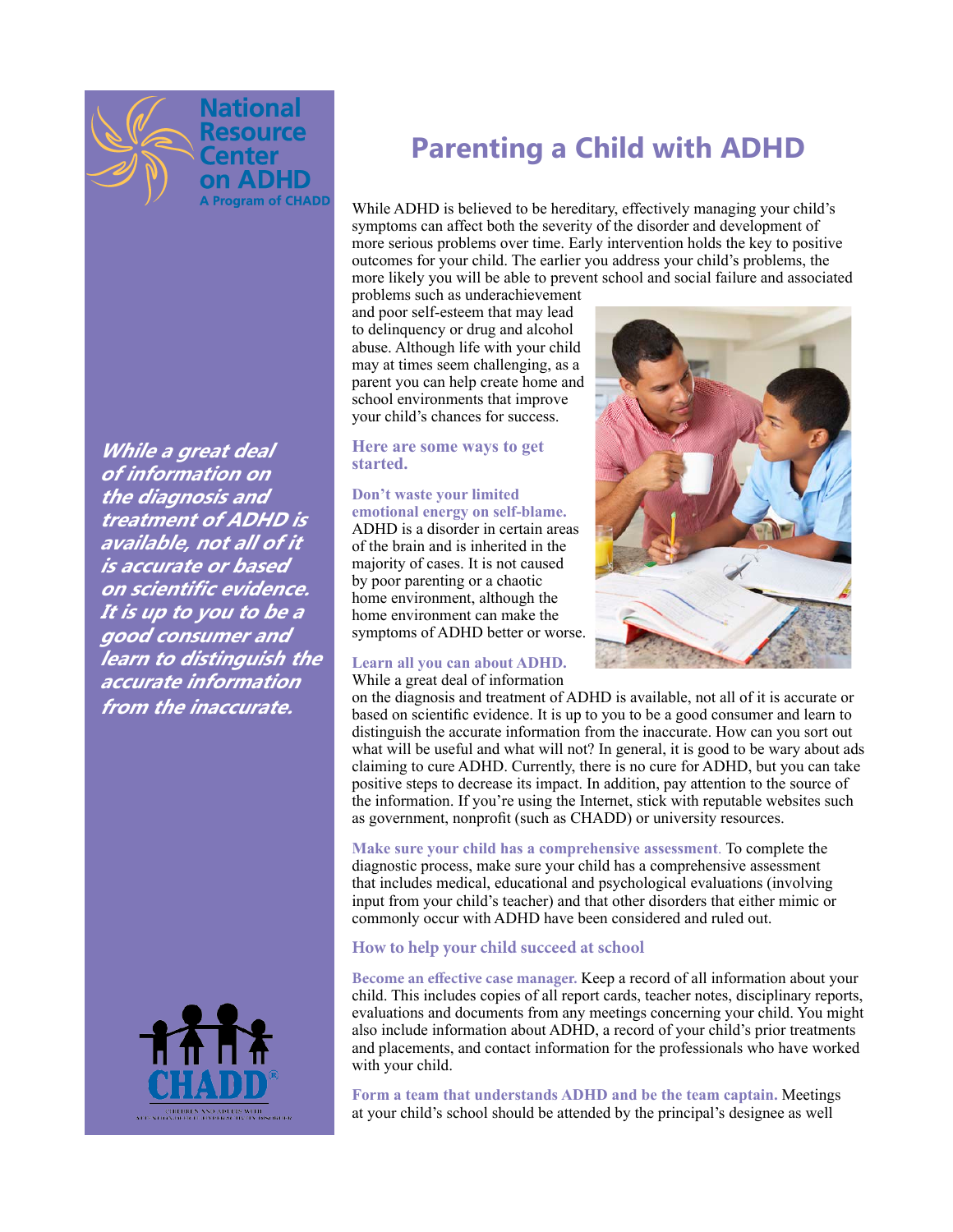as a special educator and a classroom teacher that knows your child. You, however, have the right to request input at these meetings from others that understand ADHD or your child's special needs. These include your child's physician, the school psychologist, and the nurse or guidance counselor from your child's school. If you have consulted other professionals, such as a psychiatrist, psychologist, educational advocate or behavior management specialist, the useful information they have provided should also be made available at these meetings. A thorough understanding of your child's strengths and weaknesses and how ADHD affects him will help you and members of the team go on to develop an appropriate and effective program that takes into account his or her ADHD.

# Identify your child's strengths. Build upon these strengths, so that your child will have a sense of pride and accomplishment.

**Learn all you can about ADHD and your child's educational rights.** The more knowledge you have about your child's rights under the two education laws, the Individuals with Disabilities Education Act (IDEA) and Section 504 of the Rehabilitation Act, the better to maximize his or her success. Each state has a parent technical assistance center that can help you learn more about your child's rights (visit http://www.parentcenterhub. org/ptacs/ to fnd the center in your state).

**Become your child's best advocate.** You need to represent and protect your child's best interest in school situations, both academic and behavioral. Become an active part of the team that determines what services and placements your child receives in an Individualized Education Plan (IEP) or Section 504 plan. See Educational Rights for Children with ADHD for more information.

**Communicate regularly.** Adopt a collaborative attitude when working with your child's team—after all, everyone has the same goal, to see your child succeed! Let your child's teachers know if there are some major changes going on in your family since your child's behavior can be affected. Invite the teachers to contact you with any issues or concerns before they become a problem. Having open lines of communication between you and the school will help your child.

## **How to make life at home easier**

**Join a support group**. Parents will fnd additional information, as well as support, by attending local CHADD meetings where available. You can fnd the nearest chapter to your home on http://www.chadd.org using the chapter locator.

**Seek professional help**. Ask for help from mental health professionals, particularly if you are feeling depressed, frustrated or exhausted. Helping yourself feel less stressed will beneft your child as well.

**Work together.** It is important that all of the adults that care for your child (parents, grandparents, relatives and babysitters) agree on how to handle your child's problem behaviors. Working with a professional, if needed, can help you better understand how to work together to support your child.

**Learn the tools of successful behavior management.**  Behavioral techniques have been widely established as a key component of treatment for children with ADHD. Parent training will teach you strategies to change behaviors and improve your relationship with your child. CHADD offers the Parent to Parent Program, which provides basic education on many facets of ADHD. You can also identify parent training programs in your community through your local parent information and resource center (http://www.federalresourcecenter.org/frc/ TAGuide/welcome.htm ) or parent training and information center (www.parentcenterhub.org/ptacs/).

**Find out if you have ADHD**. Since ADHD is often inherited, many parents of children with ADHD discover that they have ADHD when their child is diagnosed. Parents with ADHD may need the same types of evaluation and treatment that they seek for their children in order to function at their best. ADHD in the parent may make the home more chaotic and affect a parent's ability to be proactive rather than reactive.

## **Parent training will help you learn to:**

**Provide clear, consistent expectations, directions and limits.** Children with ADHD need to know exactly what others expect from them. They do not perform well in